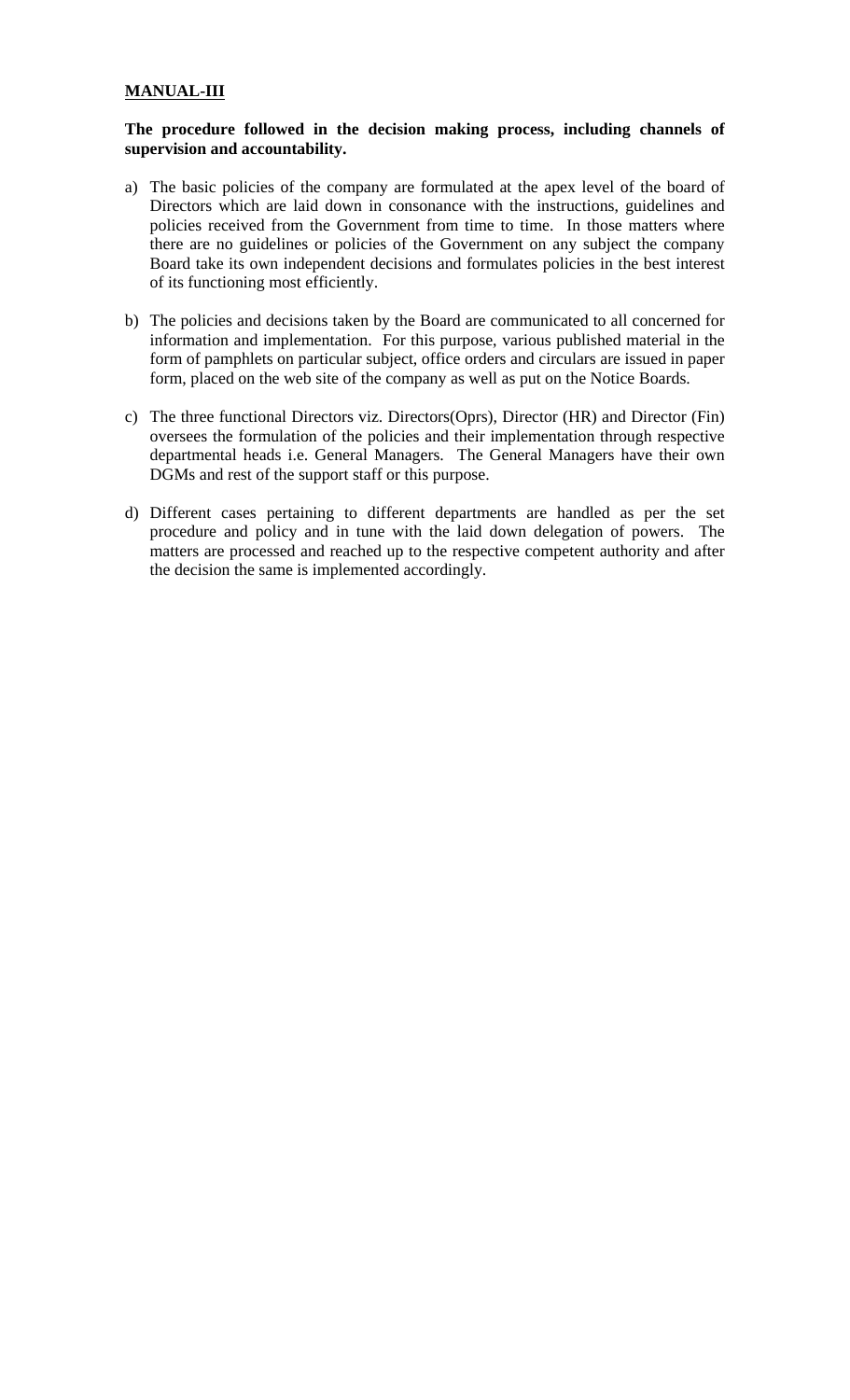## **DELEGATION OF HR POWERS**

| <u>SL.</u><br>NO. | <b>SUBJECT MATTER</b>                                                                                                                                                                                                                                                                                                                                                                                                                                                                         | <b>EXTENT OF POWER</b><br><b>OFFICERS AUTHORIZED</b><br><b>TO EXERCISE POWERS</b><br><b>DELEGATED</b> |                    | <b>REMARKS</b> |                                                              |
|-------------------|-----------------------------------------------------------------------------------------------------------------------------------------------------------------------------------------------------------------------------------------------------------------------------------------------------------------------------------------------------------------------------------------------------------------------------------------------------------------------------------------------|-------------------------------------------------------------------------------------------------------|--------------------|----------------|--------------------------------------------------------------|
| $\overline{1}$    | $\overline{2}$                                                                                                                                                                                                                                                                                                                                                                                                                                                                                |                                                                                                       | 3                  | 4              | 5                                                            |
| $\mathsf{1}$ .    | Creation & abolition of any<br>posts below board level.                                                                                                                                                                                                                                                                                                                                                                                                                                       | Full powers                                                                                           |                    | Board of DTL.  | Subject to policies/<br>guidelines issued in<br>this regard. |
| $\overline{2}$ .  | Framing of and any<br>changes in policies, rules,<br>regulations relating to all<br>personnel matters<br>including recruitment,<br>training, manpower<br>development, promotion,<br>deputation and other<br>terms & conditions of<br>service and disciplinary<br>rules and procedures, in r/<br>o employees of the<br>company. This excludes<br>those, which are routine<br>and procedural in nature<br>or involving expenditure or<br>concessions to the extent<br>of Rs.50 lakhs in a year. |                                                                                                       | <b>Full powers</b> | Board of DTL.  | Subject to policies/<br>quidelines issued in<br>this regard. |
| 3.                | Formulation of any<br>changes in wage structure<br>and scales of pay of<br>employees of the company.                                                                                                                                                                                                                                                                                                                                                                                          | <b>Full powers</b>                                                                                    |                    | Board of DTL.  | Subject to policies/<br>guidelines issued in<br>this regard. |
| 4.                | Policy matters relating to<br>house rent allowance, city<br>compensatory allowance,<br>dearness, travelling, other<br>allowances, bonus,<br>amenities and fringe<br>benefits.                                                                                                                                                                                                                                                                                                                 |                                                                                                       | <b>Full powers</b> | Board of DTL.  | Subject to policies/<br>guidelines issued in<br>this regard. |
| 5.                | Grant of compensation to other than<br>Company employees arising from<br>any cause, above<br>Rs.2 lakhs in each case.                                                                                                                                                                                                                                                                                                                                                                         | Full powers                                                                                           | Board of DTL.      |                |                                                              |
| 5.a               | Grant of compensation to other than<br>Company employees arising from<br>any cause, upto Rs.2 lakhs in each<br>case.                                                                                                                                                                                                                                                                                                                                                                          |                                                                                                       | Full powers        | <b>CMD</b>     |                                                              |
| 6.                | Any grant or donation or ex-gratia<br>payments, not arising from<br>recognized rules relating to<br>amenities and welfare over<br>Rs.20,000/- in each case.                                                                                                                                                                                                                                                                                                                                   |                                                                                                       | Full powers        | Board of DTL   |                                                              |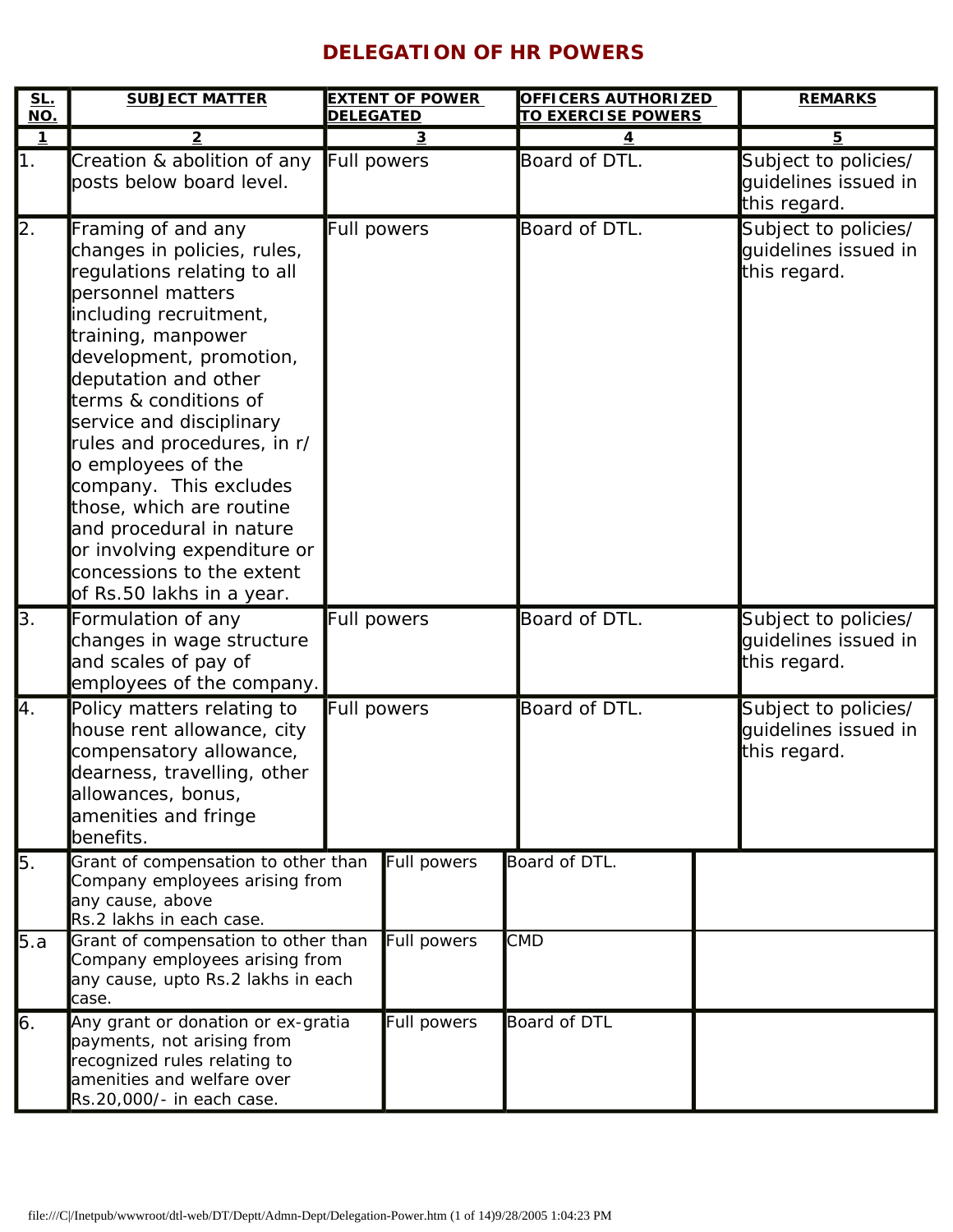| $\mathsf{I}$ 7. | Any grant or donation or ex-gratia<br>payments, not arising from<br>recognized rules relating to<br>amenities and welfare upto<br>Rs.20,000/- in each case. |                    | Full powers                                                       | <b>CMD</b>                                                      |                                             |           |                                                       |
|-----------------|-------------------------------------------------------------------------------------------------------------------------------------------------------------|--------------------|-------------------------------------------------------------------|-----------------------------------------------------------------|---------------------------------------------|-----------|-------------------------------------------------------|
| 8.              | Constitution of selection                                                                                                                                   |                    | Full powers.                                                      | 1.CMD in r/o GMs                                                |                                             |           |                                                       |
|                 | boards for sanctioned posts                                                                                                                                 |                    |                                                                   | 2.Director(HR) in r/o<br>AMs to DGMs and<br>category 'B' posts. |                                             | Director. | In consultation with the<br>concerned functional      |
|                 |                                                                                                                                                             |                    |                                                                   | $3.GM(A)$ in $r/o$<br>category 'C' posts                        |                                             |           | In consultation with the                              |
|                 |                                                                                                                                                             |                    |                                                                   | $4.$ DGM(A) in $r$ /o<br>category 'D' posts                     |                                             |           | concerned GM.                                         |
| 9.              | To approve the recommendation of                                                                                                                            |                    | Full powers.                                                      | 1.CMD in r/o GMs                                                |                                             |           |                                                       |
|                 | the selection panel                                                                                                                                         |                    |                                                                   | 2.Director(HR) in r/o<br>AMs to DGMs and                        |                                             |           | In consultation with the<br>concerned functional      |
|                 |                                                                                                                                                             |                    |                                                                   | category 'B' posts.                                             |                                             | Director. |                                                       |
|                 |                                                                                                                                                             |                    |                                                                   | $3.GM(A)$ in r/o<br>category 'C' posts                          |                                             |           | In consultation with the<br>concerned GM.             |
|                 |                                                                                                                                                             |                    |                                                                   | 4.DGM(A) in r/o                                                 |                                             |           |                                                       |
|                 |                                                                                                                                                             | category 'D' posts |                                                                   |                                                                 |                                             |           |                                                       |
| 10.             | Appointment                                                                                                                                                 |                    |                                                                   | 1.CMD in r/o GMs                                                |                                             |           |                                                       |
|                 |                                                                                                                                                             |                    |                                                                   | 2.Director(HR) in r/o                                           |                                             |           |                                                       |
|                 |                                                                                                                                                             |                    | AMs to DGMs and                                                   |                                                                 |                                             |           |                                                       |
|                 |                                                                                                                                                             |                    |                                                                   | category 'B' posts.<br>$3.GM(A)$ in $r/o$                       |                                             |           |                                                       |
|                 |                                                                                                                                                             |                    |                                                                   | category 'C' posts                                              |                                             |           |                                                       |
|                 |                                                                                                                                                             |                    |                                                                   | $4.$ DGM $(A)$ in r/o                                           |                                             |           |                                                       |
|                 |                                                                                                                                                             |                    |                                                                   | category 'D' posts                                              |                                             |           |                                                       |
| 11              | To approve recommendations                                                                                                                                  |                    | Full powers.                                                      |                                                                 |                                             |           | 1. CMD in r/o GMs Subject to                          |
|                 | of the DPC for promotion.                                                                                                                                   |                    |                                                                   |                                                                 | 2.Director(HR) in                           |           | jobservance of<br>r/o AMs to DGMs policies, rules and |
|                 |                                                                                                                                                             |                    |                                                                   |                                                                 | and category 'B'                            |           | regulations.                                          |
|                 |                                                                                                                                                             |                    |                                                                   |                                                                 | posts.                                      |           |                                                       |
|                 |                                                                                                                                                             |                    |                                                                   |                                                                 | $3.GM(A)$ in r/o                            |           |                                                       |
|                 |                                                                                                                                                             |                    |                                                                   |                                                                 | category 'C' posts                          |           |                                                       |
|                 |                                                                                                                                                             |                    |                                                                   | 4.DGM(A) in r/o                                                 |                                             |           |                                                       |
|                 |                                                                                                                                                             |                    |                                                                   |                                                                 | category 'D' posts<br>1. CMD in r/o GMs     |           |                                                       |
| 12A             | Acceptance of resignation                                                                                                                                   |                    | Full powers in r/o the posts for<br>whom he/she is the appointing |                                                                 | 2.Director(HR) in                           |           |                                                       |
|                 |                                                                                                                                                             | authority.         |                                                                   |                                                                 | r/o AMs to DGMs                             |           |                                                       |
|                 |                                                                                                                                                             |                    |                                                                   |                                                                 | and category 'B'                            |           |                                                       |
|                 |                                                                                                                                                             |                    |                                                                   |                                                                 | posts.                                      |           |                                                       |
|                 |                                                                                                                                                             |                    |                                                                   |                                                                 | $3.GM(A)$ in $r/o$                          |           |                                                       |
|                 |                                                                                                                                                             |                    |                                                                   |                                                                 | category 'C' posts<br>$4.$ DGM $(A)$ in r/o |           |                                                       |
|                 |                                                                                                                                                             |                    |                                                                   | category 'D' posts                                              |                                             |           |                                                       |
| 12B             | Waiver of notice period against Full powers in r/o the posts for                                                                                            |                    |                                                                   |                                                                 | 1.CMD in r/o GMs                            |           |                                                       |
|                 | resignations                                                                                                                                                |                    | whom he/she is the appointing                                     |                                                                 | 2.Director(HR) in                           |           |                                                       |
|                 |                                                                                                                                                             | authority.         |                                                                   |                                                                 | r/o AMs to DGMs                             |           |                                                       |
|                 |                                                                                                                                                             |                    |                                                                   |                                                                 | and category 'B'                            |           |                                                       |
|                 |                                                                                                                                                             |                    |                                                                   |                                                                 | posts.                                      |           |                                                       |
|                 |                                                                                                                                                             |                    |                                                                   |                                                                 |                                             |           |                                                       |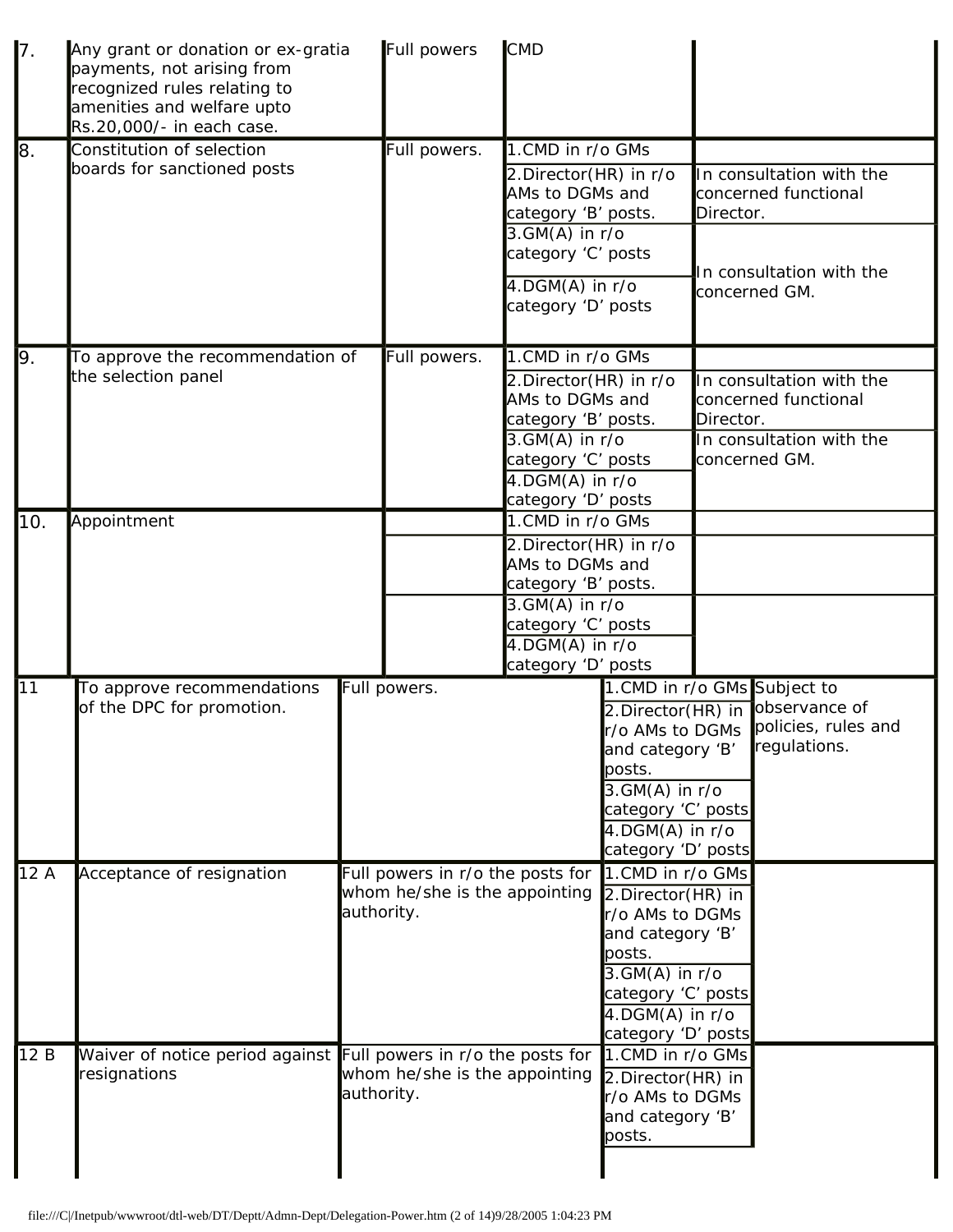|      |                                                                                                                                                                                 |                                                                      |                                                                                                                                                                                                                         | $3.GM(A)$ in $r/o$<br>category 'C' posts<br>$4.$ DGM $(A)$ in r/o<br>category 'D' posts                                                                                                                    |                                                       |
|------|---------------------------------------------------------------------------------------------------------------------------------------------------------------------------------|----------------------------------------------------------------------|-------------------------------------------------------------------------------------------------------------------------------------------------------------------------------------------------------------------------|------------------------------------------------------------------------------------------------------------------------------------------------------------------------------------------------------------|-------------------------------------------------------|
| 13   | Termination of services of an<br>employee, according to the<br>terms of appointment                                                                                             | authority.                                                           | Full powers in r/o the posts for<br>whom he/she is the appointing                                                                                                                                                       | 1.CMD in r/o GMs<br>2.Director(HR) in<br>r/o AMs to DGMs<br>and category 'B'<br>posts.<br>$3.GM(A)$ in $r/o$<br>category 'C' posts<br>4.DGM(A) in r/o<br>category 'D' posts                                |                                                       |
| 14 A | Closure of probationary period<br>on the basis of the<br>recommendation of concerned<br><b>Head of Department</b>                                                               | Full powers, on the<br>recommendations of the<br>concerned Director. |                                                                                                                                                                                                                         | 1.CMD in r/o GMs<br>2.Director(HR) in<br>r/o AMs to DGMs<br>and category 'B'<br>posts.<br>$3.GM(A)$ in r/o<br>category 'C' posts<br>$\overline{4.}\overline{\mathsf{DGM(A)}}$ in r/o<br>category 'D' posts |                                                       |
| 14 B | Extension of probationary<br>period on the basis of the<br>assessment of the concerned<br>functional Director.                                                                  | Full powers.                                                         |                                                                                                                                                                                                                         | 1.Director(HR) in<br>r/o category 'A'<br>& 'B' posts.<br>$2.GM(A)$ in r/o<br>category 'C' & 'D'<br>posts.                                                                                                  |                                                       |
| 15   | To communicate orders in r/<br>o appointments, transfer<br>promotion, acceptance of<br>resignation, termination etc.<br>after obtaining approval of<br>the competent authority. | Full powers.<br>Full powers.                                         | Concerned Dy.Manager(A)<br>in r/o category 'A' & 'B' posts<br>who will sign for and on behalf<br>of DTL.<br>Concerned Asstt.Manager(A)<br>in r/o category 'C' & 'D' posts<br>who will sign for and on<br>behalf of DTL. |                                                                                                                                                                                                            |                                                       |
| 16   | Transfer within the Division                                                                                                                                                    | <b>Full Powers</b><br><b>Full Powers</b>                             | CMD for all transfers upto t<br>he level of DGM.<br>Director(HR)/Director(Opr.)/<br>Director(Fin.) in their respective<br>Concerned GM in their respective<br>Divisions only in r/o AM & below.                         | divisions in r/o Manager/Dy.Manager.                                                                                                                                                                       | Orders will be<br>issued by HR<br>Deptt.<br>-do-      |
| 17   | Inter Divisional Transfer                                                                                                                                                       | <b>Full Powers</b>                                                   | <b>CMD</b><br>Dir (HR) - Category A & B (except<br>DGM and above)<br>GM (A)<br>- Category C<br>DGM(A)<br>- Category D                                                                                                   | - For DGM and above                                                                                                                                                                                        | In consultation<br>with the<br>concerned<br>Director. |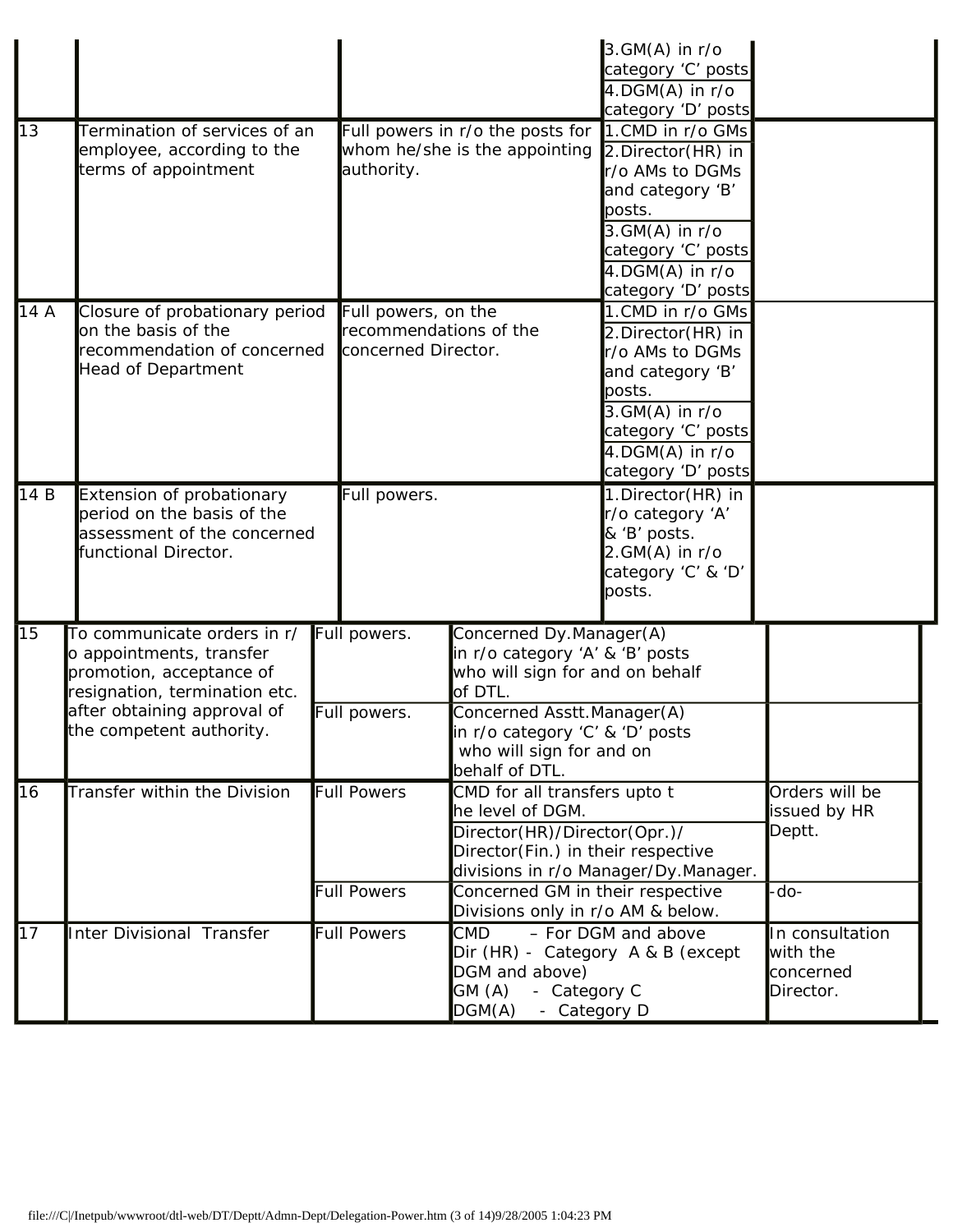| 18.        | Sanction of overtime to the<br>staff.                                                                                                                         |                                          | Extent of<br>powers as<br>mentioned in<br>col. 4.      | (a) Managers & equivalent -<br>upto 40 hours p.m.<br>(b) DGM(T) & equivalent<br>upto 50 hours p.m.<br>(c) GM(T) & equivalent<br>upto 80 hours p.m.<br>(d) Directors<br>Beyond 80 hrs p.m. |                                                                                                                                                                                                                                    |  |                                                     |
|------------|---------------------------------------------------------------------------------------------------------------------------------------------------------------|------------------------------------------|--------------------------------------------------------|-------------------------------------------------------------------------------------------------------------------------------------------------------------------------------------------|------------------------------------------------------------------------------------------------------------------------------------------------------------------------------------------------------------------------------------|--|-----------------------------------------------------|
| 19.        | (i)                                                                                                                                                           | (a) Fixation of pay<br>& allowances      |                                                        | Full powers                                                                                                                                                                               | Dir(HR) - In r/o Category 'A'<br>officials<br>GM(A) - In r/o Category 'B' officials consultation with<br>DGM(A) - In r/o Category 'C' & 'D'                                                                                        |  | AM(Billing) shall<br>issue orders in<br>AM(F) wages |
|            |                                                                                                                                                               | (b) Fixation of pay<br>of deputationists |                                                        | <b>Full Powers</b>                                                                                                                                                                        | $Dir(HR) - in$ consultation with<br><b>Finance Division</b>                                                                                                                                                                        |  |                                                     |
|            | (i)                                                                                                                                                           | Extension of<br>joining time             |                                                        | <b>Full Powers</b>                                                                                                                                                                        | G(M(A))<br>Three months<br>$\blacksquare$<br>$DGM(A -$<br>Two months<br>DM(A)<br>One month                                                                                                                                         |  |                                                     |
|            | (iii)                                                                                                                                                         | Closure of offer of<br>appointment       |                                                        | Full Powers                                                                                                                                                                               | Dir(HR) - In r/o Category A officials<br>GM(A) - In r/o Category B officials<br>DGM(A) - In r/o Category C & D.                                                                                                                    |  |                                                     |
| 20.<br>(A) | Sanctioning tours<br>within India;<br>advance of TA and<br>countersigning of<br>TA claims.                                                                    |                                          | India                                                  | Full Powers<br>for sanctioning tours / Directors.<br>advance of TA within                                                                                                                 | 1. $CMD - For$<br>claims shall be done<br>by the<br>2. Concerned<br>respective sanctioning<br>authorities.<br>Directors-<br>for DGMs/<br>GMs.<br>3. Concerned<br>$GMs - for$<br>Managers/<br>DMs.<br>4. DGMs - for<br>AMs & below. |  | Countersigning of TA                                |
| (B)        | tours.                                                                                                                                                        | Sanctioning foreign                      |                                                        | Full powers - other<br>than Directors.                                                                                                                                                    | <b>CMD</b>                                                                                                                                                                                                                         |  |                                                     |
| 21.        | To authorize staff<br>and officers under<br>them to travel on<br>official tours by a<br>class/mode, which<br>is higher than<br>entitlement under<br>TA rules. |                                          | Full powers in r/o<br>employees working<br>under them. | Dir(HR)/ Dir<br>(Opr.)/ Dir(Fin.)                                                                                                                                                         |                                                                                                                                                                                                                                    |  |                                                     |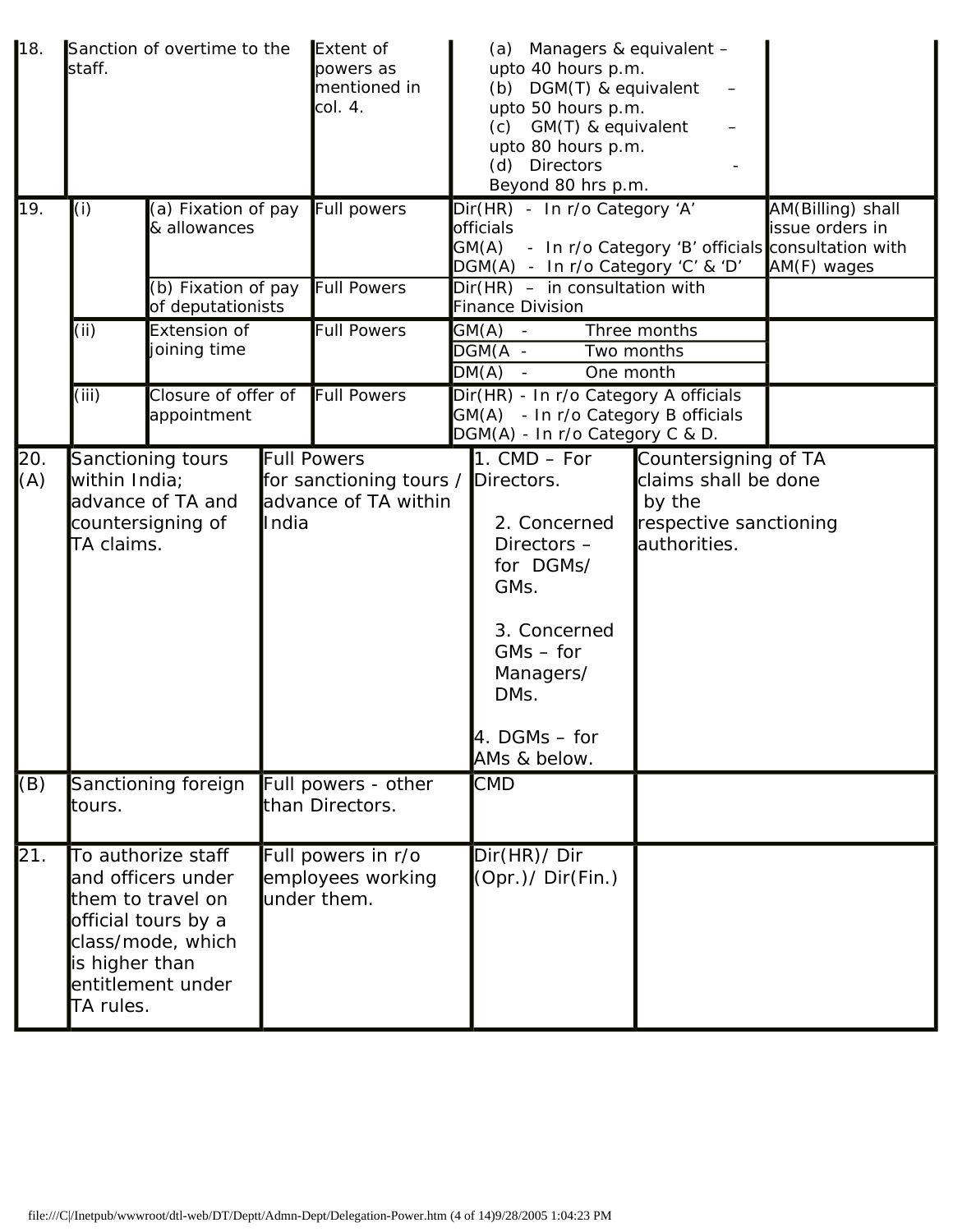| 22.<br>(A)        | Reimbursement of<br>medical expenses -<br>countersigning of<br>each medical bill<br>within normal rules<br>for all employees                                                                                                          |                       |                                                      | 1. Less than<br>Rs.500/- in a single<br>instance.<br>2. Total monthly<br>reimbursement<br>amounting to less<br>than Rs.1000/-.        | Dy.Manager/<br>Manager                                                         | Division.       | The claim may be<br>sent directly to Fin. would be                                                                                                                                                   | Such claims<br>subject to<br>random<br>checking by<br>ACMO in<br>lthe Fin.<br>Division. |
|-------------------|---------------------------------------------------------------------------------------------------------------------------------------------------------------------------------------------------------------------------------------|-----------------------|------------------------------------------------------|---------------------------------------------------------------------------------------------------------------------------------------|--------------------------------------------------------------------------------|-----------------|------------------------------------------------------------------------------------------------------------------------------------------------------------------------------------------------------|-----------------------------------------------------------------------------------------|
|                   |                                                                                                                                                                                                                                       |                       |                                                      | 1. Less than<br>Rs.1000/- in a<br>single instance.<br>2. Total monthly<br>reimbursement<br>amounting to less<br>than Rs.2500/-        | MO/Sr.MO/<br>ACMO of the<br>respective<br>dispensary                           | <b>ACMO</b> for | Such claim/bill<br>could be sent by<br>the claimant<br>directly by dak/<br>post to respective<br>Sectional Head/<br>Medical Officer/<br>countersigning.                                              |                                                                                         |
|                   |                                                                                                                                                                                                                                       |                       |                                                      | 1. All bills above<br>Rs.1000/- in a<br>single instance.<br>2. Total monthly<br>reimbursement<br>amounting to more<br>than Rs.5000/-. | <b>ACMO</b>                                                                    |                 |                                                                                                                                                                                                      |                                                                                         |
| <u>SL.</u><br>NO. |                                                                                                                                                                                                                                       | <b>SUBJECT MATTER</b> |                                                      | <b>EXTENT OF POWER</b><br><b>DELEGATED</b>                                                                                            | OFFICERS AUTHORIZED<br><b>TO EXERCISE POWERS</b>                               |                 |                                                                                                                                                                                                      | <b>REMARKS</b>                                                                          |
| $\mathbf{1}$      |                                                                                                                                                                                                                                       | $\overline{2}$        |                                                      | 3                                                                                                                                     | <u>4</u>                                                                       |                 |                                                                                                                                                                                                      | $\overline{5}$                                                                          |
|                   | B.<br>Sanction of<br>medical<br>advances,<br>subject to<br>reimbursement<br>to the employee<br>by adjustment of<br>advance being<br>done as per<br>rules, and<br>entitlement of<br>the employee.<br>C.<br>Reimbursement<br>of medical |                       |                                                      | Full powers<br>Full Powers, even in Director(HR)<br>cases which are not                                                               | $GM(A)$ – all cases to<br>be processed by<br>ACMO and put up to<br>$G(M(A))$ . |                 | This is applicable for all<br>medical advances to<br>employees for<br>hospitalization in India<br>and for diagnostic tests<br>to be conducted in India.<br>In consultation with<br>Finance Division. |                                                                                         |
|                   | expenses in<br>relaxation of<br>normal rules.                                                                                                                                                                                         |                       | covered under the<br>provisions of CS<br>(MA) Rules. |                                                                                                                                       |                                                                                |                 |                                                                                                                                                                                                      |                                                                                         |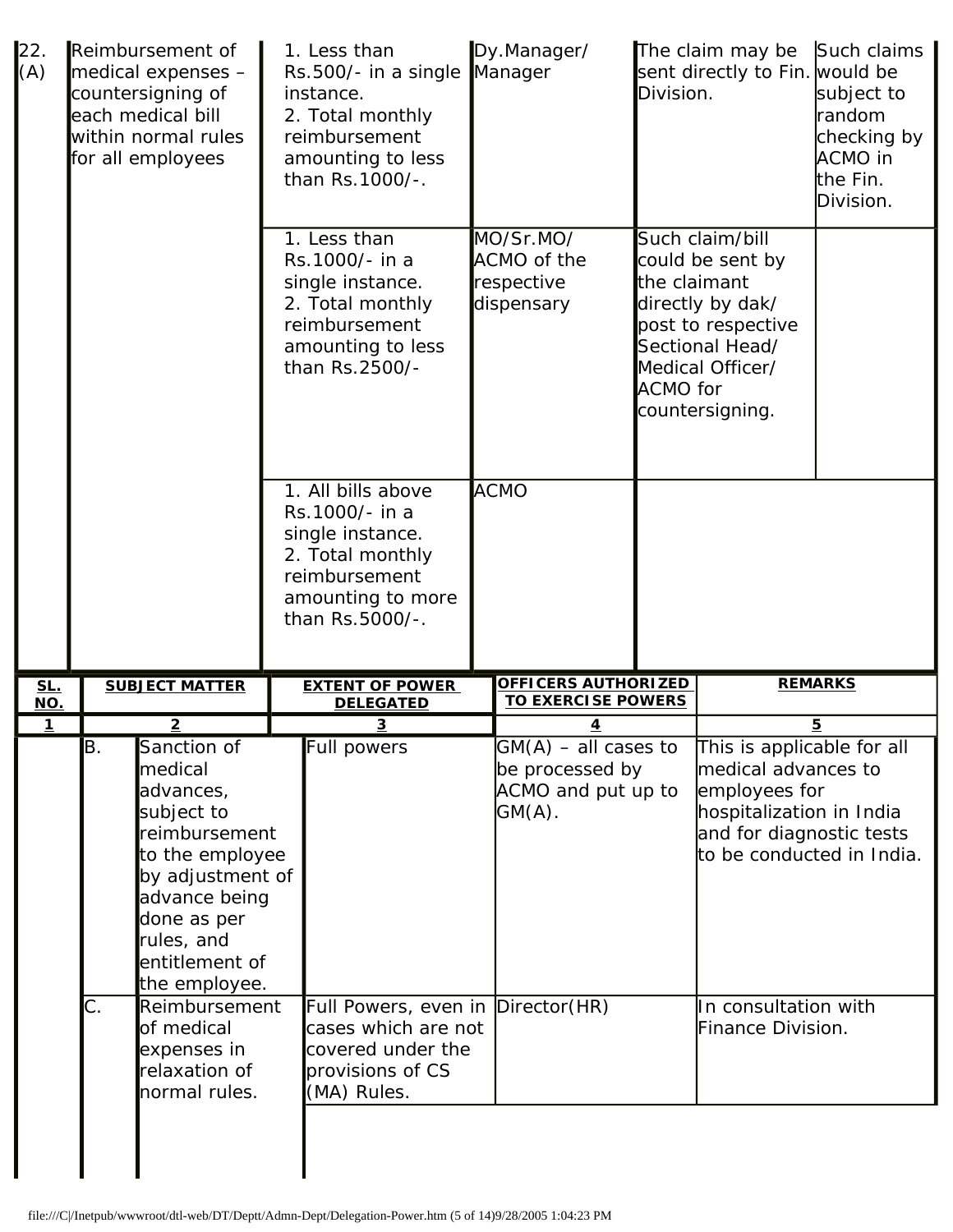|                         |             |                                                                 |                     |                                                                    | <b>Relaxation under</b><br>CGHS rates.<br>Full powers | the provisions of CS<br>(MA) Rules as per                                                                                                                                                                                                                                                                                                | GM(A)                 |                                                                            |                                              |                                                                                                       |
|-------------------------|-------------|-----------------------------------------------------------------|---------------------|--------------------------------------------------------------------|-------------------------------------------------------|------------------------------------------------------------------------------------------------------------------------------------------------------------------------------------------------------------------------------------------------------------------------------------------------------------------------------------------|-----------------------|----------------------------------------------------------------------------|----------------------------------------------|-------------------------------------------------------------------------------------------------------|
| 23.                     | rules.      |                                                                 |                     | Sanction of advance of<br>leave salary as per                      | Full powers in<br>respect of<br>rules.                | employees working<br>under them, as per                                                                                                                                                                                                                                                                                                  |                       | <b>GM</b> concerned                                                        |                                              |                                                                                                       |
| 24.                     |             |                                                                 | Sanction of Local   | Conveyance Charges.                                                | rules                                                 | Full Powers as per                                                                                                                                                                                                                                                                                                                       | Manager<br>and above. | <b>Concerned Sectional</b><br>Heads i.e. Dy.                               |                                              |                                                                                                       |
| 25.                     |             |                                                                 | advance thereof,    | Sanction of LTC and<br>subject to admissibility.                   | Full powers for<br>under them.                        | employees working                                                                                                                                                                                                                                                                                                                        | Head i.e. Dy.         | <b>Concerned Sectional</b><br>Manager & above.                             | Proper sanction order<br>and a copy shall be | shall be issued in each<br>case by Admn. division<br>recorded in the service<br>book of the employee. |
| <u>SL.</u><br>NO.       |             |                                                                 |                     | <b>SUBJECT MATTER</b>                                              |                                                       | <b>EXTENT OF POWER</b><br><b>DELEGATED</b>                                                                                                                                                                                                                                                                                               |                       | OFFICERS AUTHORIZED TO<br><b>EXERCISE POWERS</b>                           |                                              | <b>REMARKS</b>                                                                                        |
| $\overline{\mathbf{1}}$ |             |                                                                 |                     | 2                                                                  |                                                       |                                                                                                                                                                                                                                                                                                                                          |                       |                                                                            |                                              | $\overline{5}$                                                                                        |
| 26.                     | (i)<br>(ii) | IA.<br>B.                                                       | (a)<br>(b)<br>Cycle | Scooter/<br>Motorcycle<br>Car<br>Sanction of festival advance      |                                                       | Sanction of loans and advances for the following<br>Full powers as<br>per rules and<br>guidelines and<br>within Budget<br>provisions and<br>certification by<br>Accounts (except<br>for themselves<br>in which case<br>approval of the<br>next higher<br>authority shall be<br>taken)<br>employees<br>working under<br>them as per rule. |                       | DGM(A)<br>GM(A)<br>DM(A)<br>Full powers in r/o Sectional Head<br>Concerned |                                              |                                                                                                       |
| 27.                     | (i)         | Sanction of leave*<br>*Provided in separate sheet<br>(attached) |                     |                                                                    |                                                       |                                                                                                                                                                                                                                                                                                                                          |                       |                                                                            |                                              |                                                                                                       |
|                         | (ii)        |                                                                 |                     | Facilities for higher studies within India<br>Grant of study leave |                                                       | <b>Full powers</b>                                                                                                                                                                                                                                                                                                                       |                       | Dir (HR)                                                                   |                                              | As per Govt.<br>rules                                                                                 |
| 28.                     | (i)         |                                                                 | organization        | To permit the undertaking of<br>assignments outside the            |                                                       | Full powers subject<br>to rules made<br>thereon.                                                                                                                                                                                                                                                                                         |                       | <b>CMD</b>                                                                 |                                              |                                                                                                       |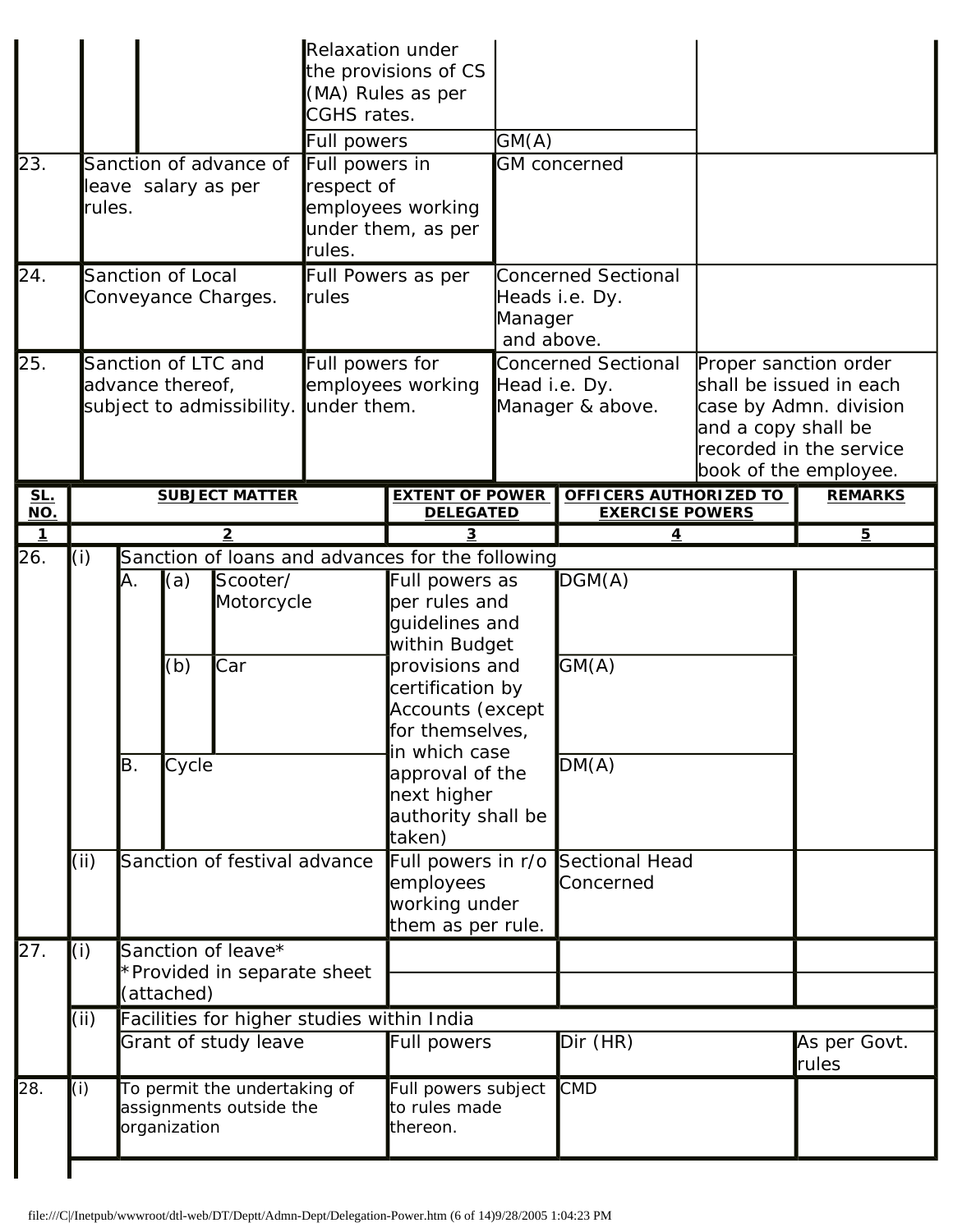|                   | (ii)                                             | Delivery of lectures in seminars Full Powers<br>etc. and acceptance of<br>honorarium without any<br>financial liability to the<br>Company(within office hours).                                                                                                                                                                                                       |                                                                                                                                                                                                                                                                                                                        |  | CMD - In r/o Directors<br>Concerned Directors- in r/o<br><b>GMs</b><br>Concerned GMs - in r/o<br>DGMs & below. |                                                                                                                                                                                                                                                                                                                                                                                                                                                                                                    |  |
|-------------------|--------------------------------------------------|-----------------------------------------------------------------------------------------------------------------------------------------------------------------------------------------------------------------------------------------------------------------------------------------------------------------------------------------------------------------------|------------------------------------------------------------------------------------------------------------------------------------------------------------------------------------------------------------------------------------------------------------------------------------------------------------------------|--|----------------------------------------------------------------------------------------------------------------|----------------------------------------------------------------------------------------------------------------------------------------------------------------------------------------------------------------------------------------------------------------------------------------------------------------------------------------------------------------------------------------------------------------------------------------------------------------------------------------------------|--|
| <u>SL.</u><br>NO. | <b>SUBJECT</b><br><b>MATTER</b>                  |                                                                                                                                                                                                                                                                                                                                                                       | <b>EXTENT OF POWER DELEGATED</b>                                                                                                                                                                                                                                                                                       |  | <b>OFFICERS</b><br><b>AUTHORIZED TO</b><br><b>EXERCISE POWERS</b>                                              | <b>REMARKS</b>                                                                                                                                                                                                                                                                                                                                                                                                                                                                                     |  |
| $\mathbf{1}$      | $\overline{2}$                                   |                                                                                                                                                                                                                                                                                                                                                                       | $\overline{\mathbf{3}}$                                                                                                                                                                                                                                                                                                |  | 4                                                                                                              | $\overline{5}$                                                                                                                                                                                                                                                                                                                                                                                                                                                                                     |  |
| 27.<br>(A)        | Sanction of<br>Leave<br>Within India Full Powers | Casual Leave EL/EOL/HPL/                                                                                                                                                                                                                                                                                                                                              | Commuted<br>Leave                                                                                                                                                                                                                                                                                                      |  | Sanctioning<br><b>Authority</b><br>1. AMs and                                                                  | Note 1: CMD is<br>empowered to<br>sanction<br>Casual leave                                                                                                                                                                                                                                                                                                                                                                                                                                         |  |
|                   |                                                  | for all<br>employees<br>working under<br>them.<br><b>Full Powers</b><br>for all<br>employees<br>working under for AM & below.<br>them.<br><b>Full Powers</b><br>for all<br>employees<br>working under<br>them.<br><b>Full Powers</b><br>for all<br>employees<br>working under below.<br>them.<br><b>Full Powers</b><br>for all<br>employees<br>working under<br>them. | Empowered to<br>sanction leave<br>upto 30 days<br>for $AG(I)/JE$ &<br>below.<br>Empowered to<br>sanction leave<br>upto 45 days<br>Full powers to<br>sanction leave<br>for Managers/<br>Dy.Managers &<br>below.<br>Full powers to<br>sanction leave<br>for DGM &<br>Full powers to<br>sanction leave<br>for GM & below. |  | equivalent.<br>2. Managers/Dy.<br>Managers<br>3. DGM<br>4. GM<br>5. CMD/ Director                              | and other<br>kinds of leave<br>to the<br>Directors.<br>Note 2: Cases<br>for sanction of<br>leave on ex-<br>post-facto<br>basis shall<br>require<br>approval of the<br>next higher<br>authority.<br>Note 3: The<br>cases where<br>sanctioning<br>authority<br>himself/herself<br>is on leave,<br>sanction of the<br>next higher<br>authority<br>would be<br>required.<br>Note 4: These<br>powers are<br>subject to<br>prevalent<br>Government/<br>Company<br>orders issued<br>from time to<br>time. |  |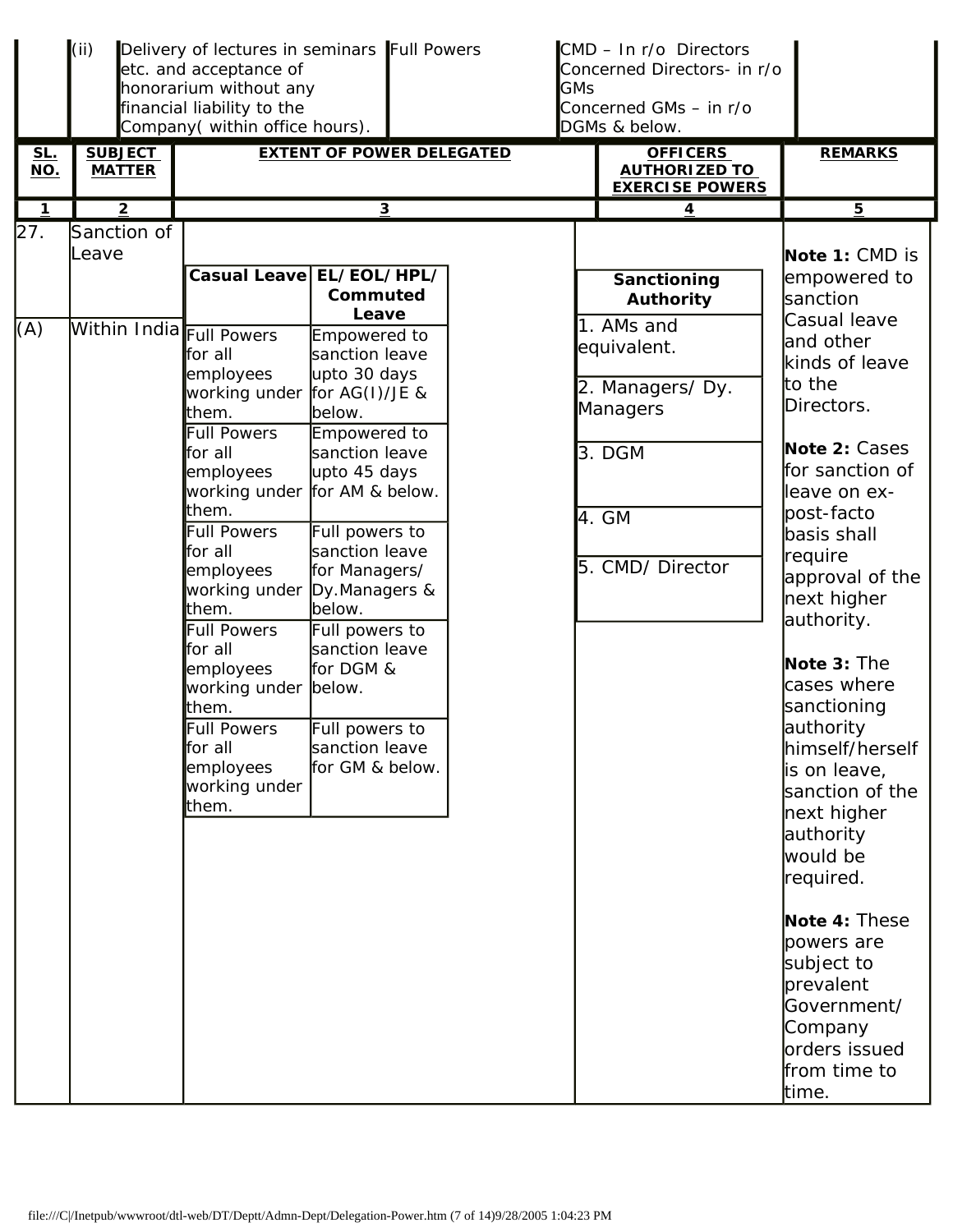| Sanction<br>(B)<br>of leave<br>for going | Category of Staff                                                                                                                                                  | Sanctioning<br>authority                 |                                                                                                                            |
|------------------------------------------|--------------------------------------------------------------------------------------------------------------------------------------------------------------------|------------------------------------------|----------------------------------------------------------------------------------------------------------------------------|
| labroad                                  | Full powers to grant upto 90 days<br>leave to all category 'B', 'C' & 'D'<br>employees.<br>Full powers to grant leave to<br>category 'A' employees.<br>Full powers | G(M(A))<br>Direction(HR)<br><b>I</b> CMD | Note: These<br>lpowers are<br>subject to<br>prevalent<br>Government/<br>Company<br>orders issued<br>from time to<br>ltime. |

| <b>SL.</b>        | <b>SUBJECT MATTER</b>                                                                                                                                                       | <b>EXTENT OF POWER</b>                                                                                                                                                                                                      | <b>OFFICERS AUTHORIZED</b>                                                                                                        | <b>REMARKS</b>                                                                                                                 |  |
|-------------------|-----------------------------------------------------------------------------------------------------------------------------------------------------------------------------|-----------------------------------------------------------------------------------------------------------------------------------------------------------------------------------------------------------------------------|-----------------------------------------------------------------------------------------------------------------------------------|--------------------------------------------------------------------------------------------------------------------------------|--|
| NO.               |                                                                                                                                                                             | <b>DELEGATED</b>                                                                                                                                                                                                            | <b>TO EXERCISE POWERS</b>                                                                                                         |                                                                                                                                |  |
| 1                 | 2                                                                                                                                                                           | 3                                                                                                                                                                                                                           | 4                                                                                                                                 | 5                                                                                                                              |  |
| $\overline{29.}$  | To accord permission for<br>undertaking a course of study/<br>appearing in examination and<br>attending classes outside office<br>hours.                                    | <b>Full Powers</b>                                                                                                                                                                                                          | The Appointing Authority,<br>viz. CMD/Director(HR)/GM<br>$(A)$ - on the<br>recommendations of the<br>concerned General<br>Manager |                                                                                                                                |  |
| 30.               | Deputing employees on approved<br>programme for short-term training<br>in India, within overall policy.                                                                     | 1. Routine trainings of small<br>duration (less than a week)<br>within the National Capital<br>Region.<br>2. Training for all employees                                                                                     | Concerned Director<br>Director(HR)                                                                                                | The training<br>committee consists of<br>the following, as per o.<br>o.no. F.DTL/101/2005/ <br>HR-GM(A)/F.14/39                |  |
|                   |                                                                                                                                                                             | upto a duration of one week.<br>3. For training upto two<br>weeks' duration, for officers<br>upto the level of DGM.<br>4. Training of any duration for<br>officers above the level of<br>DGM.<br>5. Trainings outside India | Director(HR), on the<br>recommendations of the<br>Training Committee.<br><b>CMD</b><br>$CMD - on the$<br>recommendations of the   | dt.25.4.2005<br>1. Director(HR) -<br>Chairman<br>2. Director<br>(Opr.)<br>Member<br>3. Director(F)<br>Member<br>$4.$ DGM(Trg.) |  |
|                   |                                                                                                                                                                             |                                                                                                                                                                                                                             | Training Committee.                                                                                                               | Member Secy.                                                                                                                   |  |
| 31.               | Deputing trainees/Apprentices for<br>specialized training in India as per<br>approved training programme and<br>sanctioning of TA/DA etc. as<br>admissible under the rules. | Full powers.                                                                                                                                                                                                                | Dir(HR)                                                                                                                           | In consultation with<br>the concerned<br>Director.                                                                             |  |
| 32.               | Expenditure relating to transport,                                                                                                                                          | 1. Full powers                                                                                                                                                                                                              | $1.$ Dir(HR)                                                                                                                      |                                                                                                                                |  |
|                   | fees to faculty, course materials and<br>hospitality to the participants in<br>training programme.                                                                          | 2. Rs. 10,000/- at a time,<br>subject to a limit of Rs.5<br>lakhs in a year.                                                                                                                                                | $2.$ GM $(A)$                                                                                                                     |                                                                                                                                |  |
|                   |                                                                                                                                                                             | 3. Rs.5000/- at a time,<br>subject to a limit of Rs.1 lakh<br>in a year.                                                                                                                                                    | $3.$ DGM $(Trg.)$                                                                                                                 |                                                                                                                                |  |
| 33.               | Forwarding of applications for<br>outside employment as per rules                                                                                                           | Full powers.                                                                                                                                                                                                                | Concerned GM - for<br>employees upto the level<br>of DGM<br>CMD - for employees of<br>the level of GM and<br>above.               | The applications will<br>be forwarded by the<br>HR Division.                                                                   |  |
| $\overline{34}$ . | Sanction of welfare expenditure on<br>organizing sports, cultural meets,                                                                                                    | 1. Full powers.                                                                                                                                                                                                             | $1.$ CMD                                                                                                                          |                                                                                                                                |  |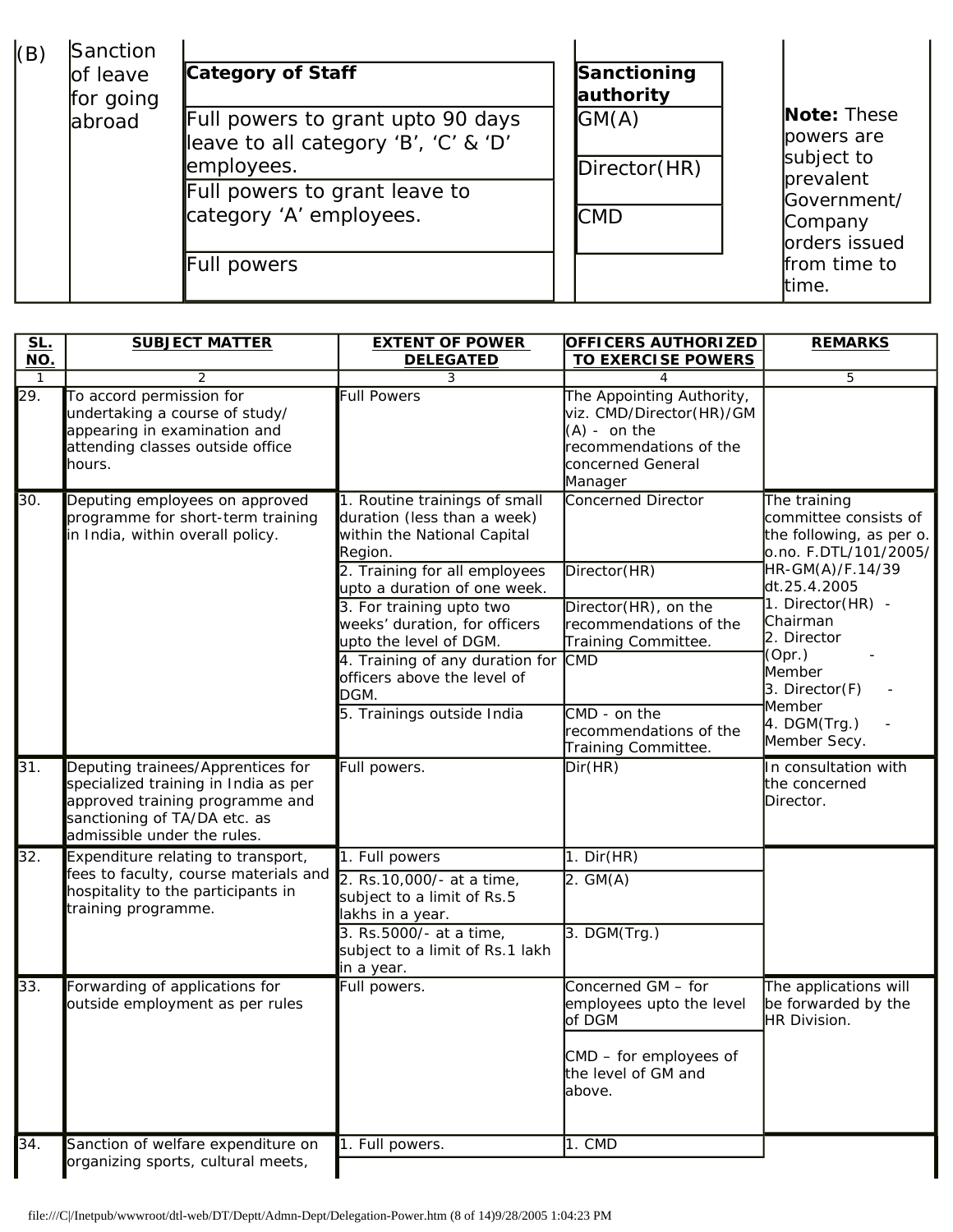|                             | functions, excursions, tournaments<br>etc. including expenditure on<br>purchase/hire of infrastructural<br>facilities and equipments for the<br>above purpose. | 2. Upto Rs.2 lakhs on each<br>occasion and upto a total of<br>Rs.15 lakhs per year, subject<br>to provision in the approved<br>annual Budget for welfare. | $2.$ Dir(HR)                                                      |                                                                                                    |
|-----------------------------|----------------------------------------------------------------------------------------------------------------------------------------------------------------|-----------------------------------------------------------------------------------------------------------------------------------------------------------|-------------------------------------------------------------------|----------------------------------------------------------------------------------------------------|
| 35.                         | Incentives for small family norms as<br>per rules                                                                                                              | Full powers                                                                                                                                               | AM(B)                                                             |                                                                                                    |
| 36.                         | Incentive for learning official<br>language (Hindi scheme) as per<br>rules.                                                                                    | Full powers                                                                                                                                               | DM(A)                                                             |                                                                                                    |
| <u>SL.</u><br>NO.           | <b>SUBJECT MATTER</b>                                                                                                                                          | <b>EXTENT OF POWER</b><br><b>DELEGATED</b>                                                                                                                | <b>OFFICERS AUTHORIZED</b><br><b>TO EXERCISE POWERS</b>           | <b>REMARKS</b>                                                                                     |
| $\mathbf{1}$<br>37.A        | $\overline{2}$<br>Allotment of company<br>accommodation on the basis<br>of applicable rules.                                                                   | 3<br><b>Full Powers</b>                                                                                                                                   | 4<br>Dir(HR)                                                      | 5                                                                                                  |
| 37.B                        | <b>Extension of Company</b><br>accommodation and<br>telephone facilities if<br>provided.                                                                       |                                                                                                                                                           |                                                                   |                                                                                                    |
|                             | Upto the end of                                                                                                                                                | As per rules.                                                                                                                                             | Director(HR)                                                      |                                                                                                    |
|                             | academic session.<br>H.                                                                                                                                        | Upto 8 months.                                                                                                                                            | GM(A)                                                             |                                                                                                    |
|                             | Beyond the<br>academic session or                                                                                                                              | As per rules.                                                                                                                                             | Director (HR)                                                     |                                                                                                    |
|                             | for reasons other<br>than education of<br>children but not<br>beyond the<br>provisions of policy.                                                              | Upto 8 months                                                                                                                                             | GM(A)                                                             |                                                                                                    |
|                             | $\overline{\mathsf{III}}$ .<br>Retention of<br>telephone at<br>residence.                                                                                      | Full powers, subject to<br>the provision that the<br>Bill charges are paid<br>by the person<br>concerned                                                  | GM(A)                                                             |                                                                                                    |
| 38.                         | Transfer of Bond in case of<br>trainees, within approved<br>policy.                                                                                            | Full powers.                                                                                                                                              | <b>CMD</b>                                                        |                                                                                                    |
| 39.                         | Reimbursement of fees for<br>professional bodies/<br>institutions as per rules/<br>policies.                                                                   | Full Powers.                                                                                                                                              | <b>CMD</b>                                                        | This will be decided<br>by comprising a<br>Committee of<br>Technical, Finance<br>and HR Divisions. |
| 40.                         | Matters relating to HBA                                                                                                                                        | For approvals beyond<br>Rs.5 lakhs.                                                                                                                       | GM(A)                                                             | As per HBA Rules of<br>GOI and subject to                                                          |
|                             |                                                                                                                                                                | Upto Rs.5 lakhs.                                                                                                                                          | DGM(A)                                                            | availability of funds.                                                                             |
| <u>SL.</u><br>$NO$ .        | <b>SUBJECT MATTER</b>                                                                                                                                          | <b>EXTENT OF POWER</b><br><b>DELEGATED</b>                                                                                                                | <b>OFFICERS</b><br><b>AUTHORIZED TO</b><br><b>EXERCISE POWERS</b> | <b>REMARKS</b>                                                                                     |
| $\overline{1}$<br>41<br>(i) | 2<br>Sanction of purchases<br>of newspapers and<br>magazines in<br>independent offices/                                                                        | 3<br>Upto Rs.1000/- p.<br><b>GM</b><br>m.<br>Upto Rs.500/- p.m. DGM                                                                                       | 4                                                                 | $\overline{5}$                                                                                     |
|                             | Sub-Stations as per<br>approved norms                                                                                                                          | Upto Rs.250/- p.m. Manager/DM<br>Upto Rs.150/- p.m. AM                                                                                                    |                                                                   |                                                                                                    |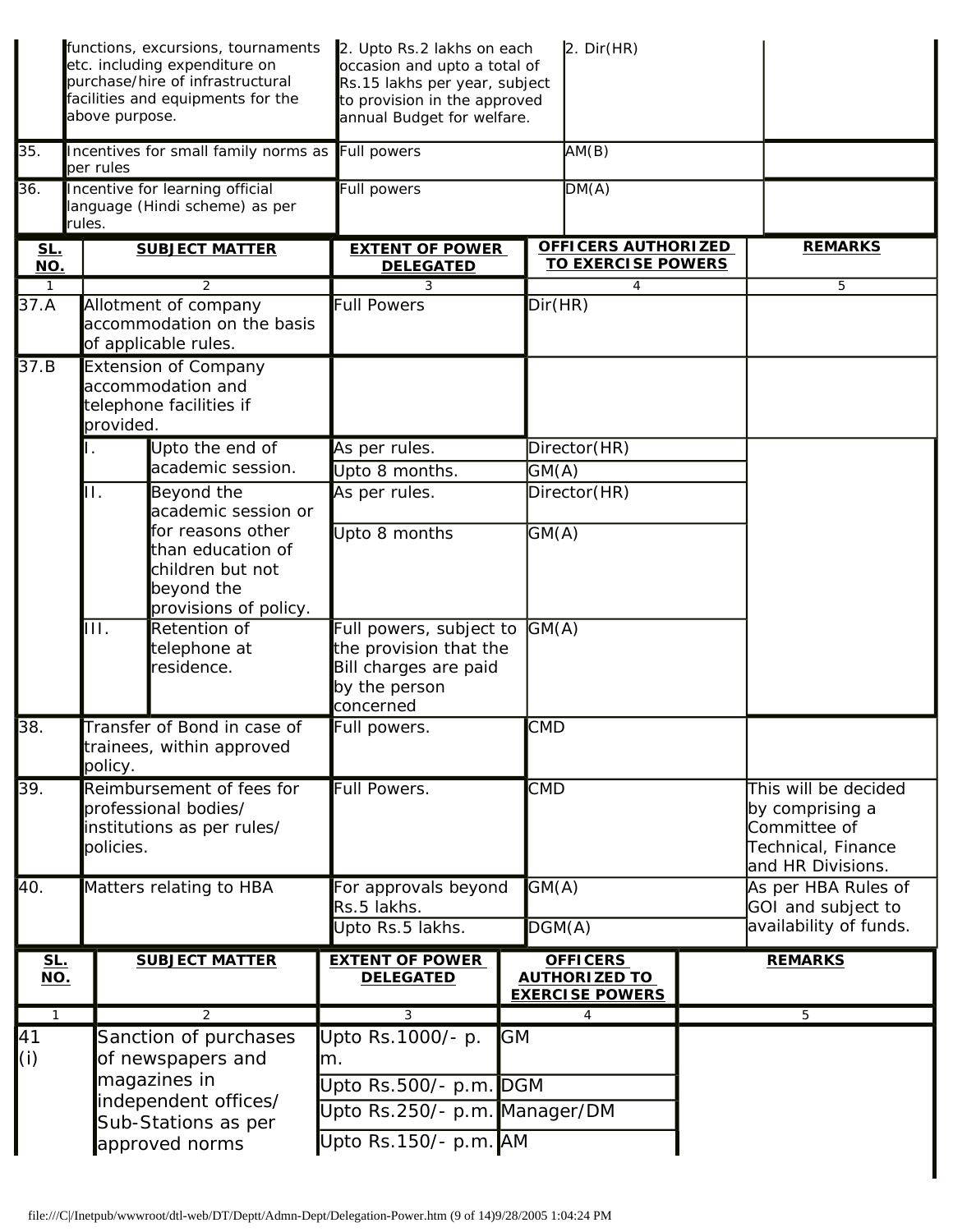| (i)                      | Purchase of books/<br>Tech. Journals,<br>periodicals for office                                                                             | Rs.10,000/- at a<br>time and upto<br>Rs.50,000/- p.a.                         | <b>CMD/Directors</b>                                              |                                                                                                      |
|--------------------------|---------------------------------------------------------------------------------------------------------------------------------------------|-------------------------------------------------------------------------------|-------------------------------------------------------------------|------------------------------------------------------------------------------------------------------|
|                          | subject to Budget<br>provision & approved<br>norms and subject to                                                                           | Rs.5,000/- at a<br>time and upto<br>Rs.25,000/- p.a.                          | <b>GM</b>                                                         |                                                                                                      |
|                          | entry in Departmental<br>register.                                                                                                          | Rs.2000/- at a<br>time and upto<br>Rs.15,000/- p.a.                           | <b>DGM</b>                                                        |                                                                                                      |
|                          |                                                                                                                                             | Rs.1500/- at a<br>time and upto<br>Rs.10,000/- p.a.                           | Manager &<br>equivalent                                           |                                                                                                      |
| $\sqrt{42}$<br>(i)       | Sanction of<br>expenditure on<br>Publicity, advt. other<br>than for Tender Notice,<br>recruitment etc.                                      | <b>Full Powers</b>                                                            | <b>CMD</b>                                                        |                                                                                                      |
|                          | Note: Based on DAVP rates or otherwise well recognized approved tariff and advt. through duly<br>empanelled agencies.                       |                                                                               |                                                                   |                                                                                                      |
| (i)                      | Sanction of<br>expenditure on<br>production, design and<br>printing items related<br>to PR.                                                 | <b>Full Powers</b>                                                            | Director(HR)                                                      |                                                                                                      |
| with Finance.            |                                                                                                                                             |                                                                               |                                                                   | Note: Expenditure proposals involving expense of over Rs.25,000/- at a time shall be in consultation |
| (iii)                    | Sanction of                                                                                                                                 | <b>Full Powers</b>                                                            | Director(HR)                                                      |                                                                                                      |
|                          | expenditure on<br>photographic, video<br>coverage of Projects/<br>functions etc.                                                            | Upto Rs.5000/- at<br>a time subject to<br>an annual ceiling<br>of Rs.50,000/- | <b>GM</b> concerned                                               |                                                                                                      |
| with Finance.            |                                                                                                                                             |                                                                               |                                                                   | Note: Expenditure proposals involving expense of over Rs.10,000/- at a time shall be in consultation |
| (iv)                     | Sanction of<br>expenditure on tours of<br>press representatives<br>to Sub-Stations and<br>other areas of<br>operation.                      | <b>Full Powers</b>                                                            | Director(HR)                                                      |                                                                                                      |
| <u>SL.</u><br><u>NO.</u> | <b>SUBJECT MATTER</b>                                                                                                                       | <b>EXTENT OF POWER</b><br><b>DELEGATED</b>                                    | <b>OFFICERS</b><br><b>AUTHORIZED TO</b><br><b>EXERCISE POWERS</b> | <b>REMARKS</b>                                                                                       |
| $\overline{1}$           | 2                                                                                                                                           | 3                                                                             | 4                                                                 | 5                                                                                                    |
| $\overline{43}$          | Sanction of<br>advertisement for<br>invitation of tenders and<br>other matters relating to<br>project contracts to be<br>issued through PR. | <b>Full Powers</b>                                                            | Director(HR)                                                      |                                                                                                      |
| 44                       | Sanction of expenditure<br>on official hospitality                                                                                          | <b>Full Powers</b>                                                            | <b>CMD/Directors</b>                                              |                                                                                                      |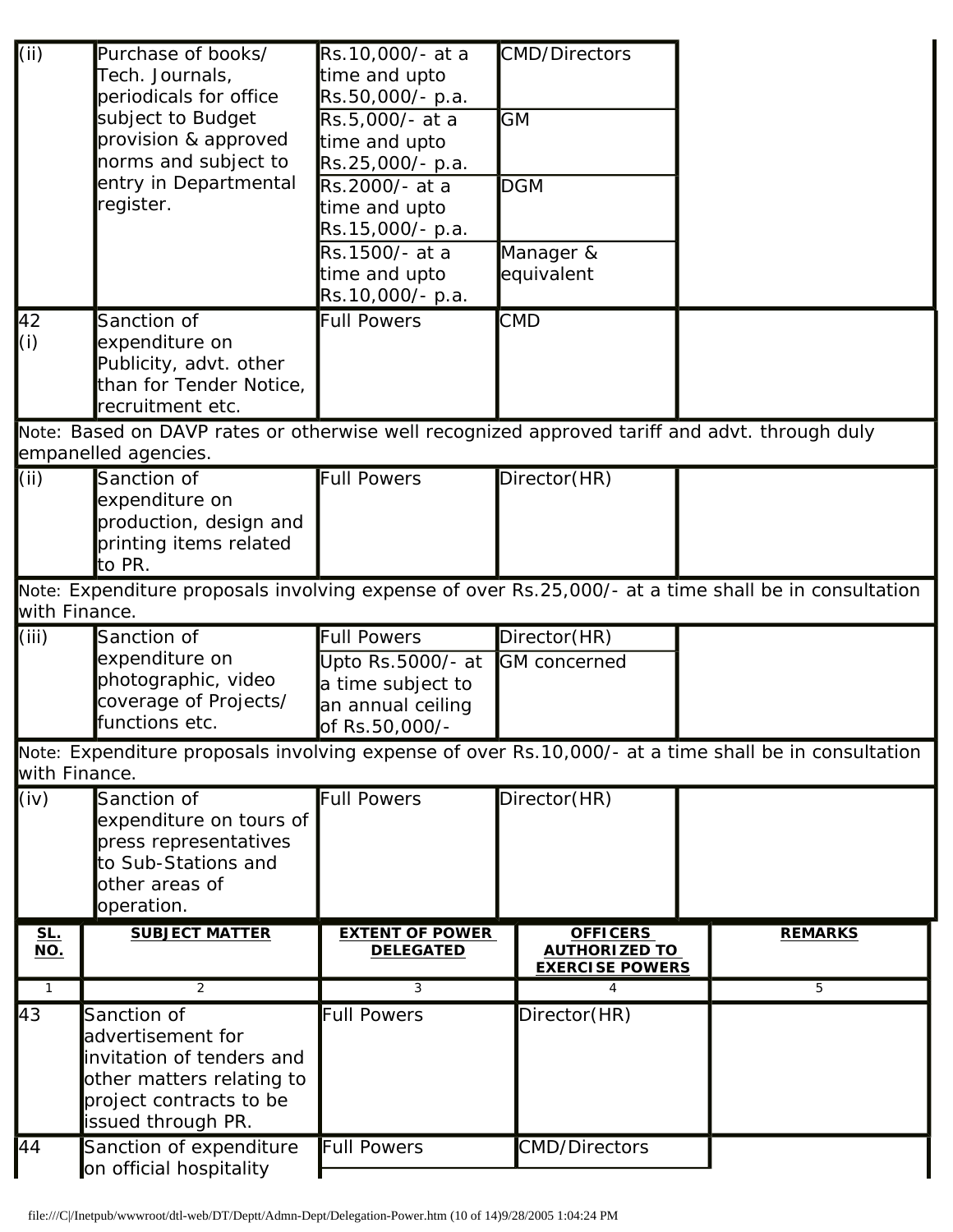|                   | including refreshment/                                                                                                                         | Rs.20,000/- p.a.                                                                                                                                                                             | <b>GM</b>                                               |       |                                                                                                                                                                                                                                                                                             |  |
|-------------------|------------------------------------------------------------------------------------------------------------------------------------------------|----------------------------------------------------------------------------------------------------------------------------------------------------------------------------------------------|---------------------------------------------------------|-------|---------------------------------------------------------------------------------------------------------------------------------------------------------------------------------------------------------------------------------------------------------------------------------------------|--|
|                   | snacks etc., subject to<br>approved norms &                                                                                                    | Rs.12,000/- p.a.                                                                                                                                                                             | <b>DGM</b>                                              |       |                                                                                                                                                                                                                                                                                             |  |
|                   | approved guidelines                                                                                                                            | Rs.5000/- p.a.                                                                                                                                                                               | Managers & equiv.                                       |       |                                                                                                                                                                                                                                                                                             |  |
| 45<br>(i)         | Providing official<br>hospitality/refreshments<br>to members of interview                                                                      | <b>Full Powers</b><br>Rs.15,000/- p.a.                                                                                                                                                       | <b>CMD/Directors</b><br><b>GM</b>                       |       |                                                                                                                                                                                                                                                                                             |  |
|                   | Boards/Auditors/Unions/<br>Associations subject to<br>approved norms and<br>approved guidelines.                                               | Rs.5,000/- p.a.                                                                                                                                                                              | <b>DGM</b>                                              |       |                                                                                                                                                                                                                                                                                             |  |
| (i)               | Hospitality &                                                                                                                                  | <b>Full Powers</b>                                                                                                                                                                           | <b>CMD</b>                                              |       |                                                                                                                                                                                                                                                                                             |  |
|                   | entertainments for Board<br>meetings/General<br>meetings and Committee<br>meetings/CLB meetings.                                               | Upto Rs.20,000/- in<br>a year.                                                                                                                                                               | Co.Secy.                                                |       |                                                                                                                                                                                                                                                                                             |  |
| 46                | Sanction for hire of car<br>for official purposes/<br>meetings/other cases<br>etc. within the rate<br>contract from approved                   | <b>Full Powers</b>                                                                                                                                                                           | Director Concerned.                                     | Note: | The executives<br>as per the above<br>delegations shall certify<br>the distance travelled                                                                                                                                                                                                   |  |
|                   | parties.                                                                                                                                       | Full Powers in<br>connection with<br>AGM, Board<br>meetings and other<br>company meetings<br>letc.                                                                                           | Co.Secy.                                                |       | and the time of<br>detention. However,<br>the above certification<br>in case of CMD/<br>Directors/can be done<br>by their nominees<br>nominated by General<br>Manager(Admn.). The<br>bills shall be approved<br>by Administration for<br>payment. Separate o.o.<br>on this shall be issued. |  |
| <u>SL.</u><br>NO. | <b>SUBJECT MATTER</b>                                                                                                                          | <b>EXTENT OF POWER</b><br><b>DELEGATED</b>                                                                                                                                                   | <b>OFFICERS AUTHORIZED TO</b><br><b>EXERCISE POWERS</b> |       | <b>REMARKS</b>                                                                                                                                                                                                                                                                              |  |
| $\mathbf{1}$      | 2                                                                                                                                              | 3                                                                                                                                                                                            |                                                         |       | 5                                                                                                                                                                                                                                                                                           |  |
| 47                | Maintenance, up-keep<br>and repair of<br>Company's vehicles<br>from the authorized<br>workshop, preferably<br>of the Manufacturing<br>Company. | <b>Full Powers</b><br>Powers not<br>exceeding<br>Rs.10,000/- per<br>occasion upto a<br>maximum of<br>Rs.30,000/- per<br>vehicle per year,<br>subject to<br>maintenance of<br>proper records. | <b>CMD/Director concerned</b><br>DGM and above.         |       | 1. For maintenance,<br>up-keep and repair<br>of Company's<br>vehicles involving an<br>amount beyond<br>Rs.2000/-, the work<br>should be done<br>preferably from the<br>authorized service<br>station of the<br>Manufacturing<br>Company.                                                    |  |
|                   |                                                                                                                                                |                                                                                                                                                                                              |                                                         |       | 2. For maintenance,<br>up-keep and repair<br>of Company's<br>vehicles involving an                                                                                                                                                                                                          |  |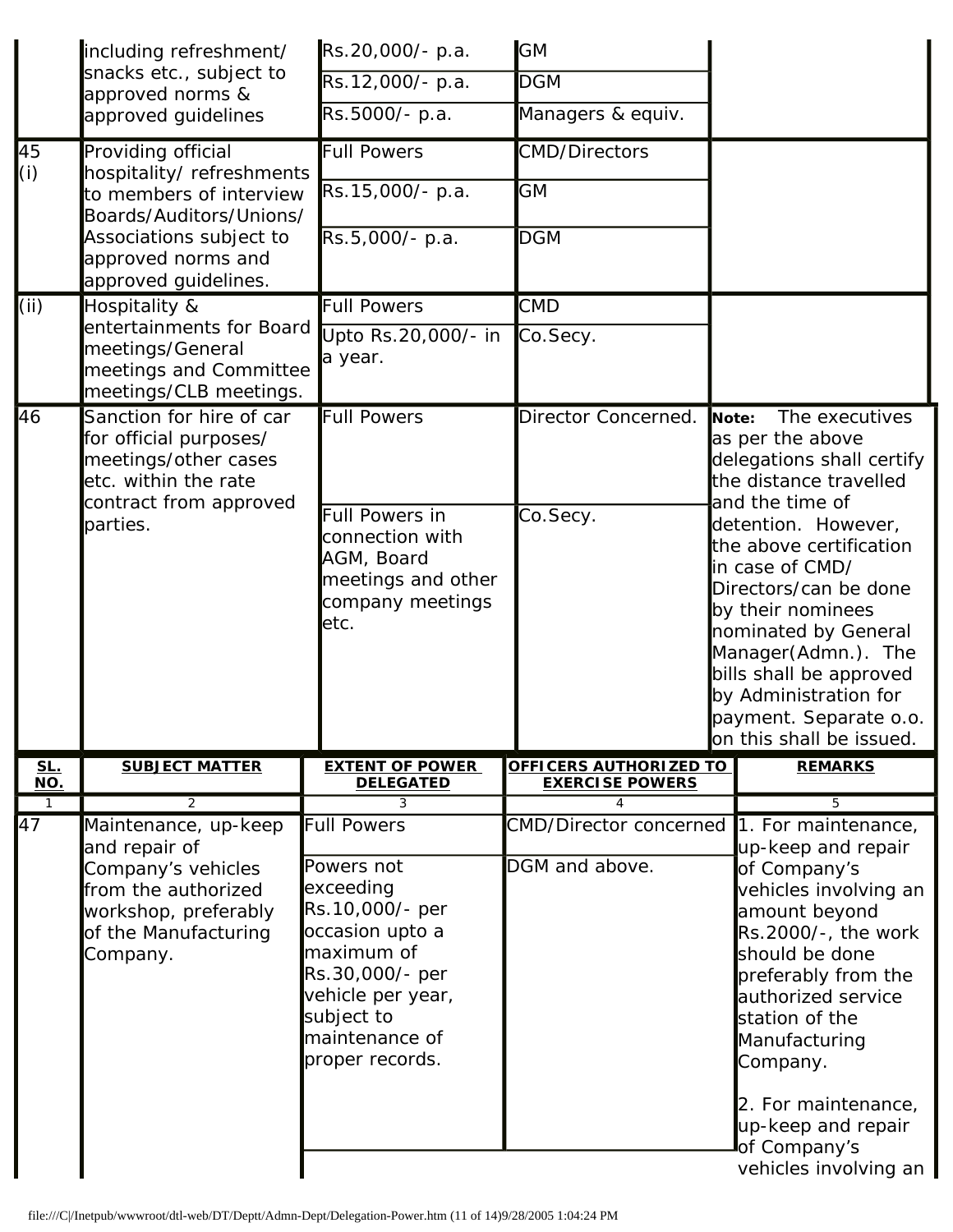|                        |                                                                                                                                                              | Powers not<br>exceeding Rs.5000/-<br>per occasion upto a<br>maximum of<br>Rs.15,000/- per<br>vehicle per year,<br>subject to<br>maintenance of<br>proper records. | Manager/DM                                                                                                                            | amount upto<br>Rs.2000/- the<br>Controlling Officer<br>may get the same<br>done at any place at<br>his discretion from<br>the authorized<br>workshop,<br>preferably of the<br>Manufacturing<br>Company. |
|------------------------|--------------------------------------------------------------------------------------------------------------------------------------------------------------|-------------------------------------------------------------------------------------------------------------------------------------------------------------------|---------------------------------------------------------------------------------------------------------------------------------------|---------------------------------------------------------------------------------------------------------------------------------------------------------------------------------------------------------|
| 48<br>(i)              | Sanction of<br>expenditure on rates,<br>taxes, insurance,<br>registration fees etc. in<br>r/o Company's vehicles                                             | <b>Full powers</b>                                                                                                                                                | DM and above                                                                                                                          |                                                                                                                                                                                                         |
| (iii)                  | Sanction of<br>expenditure on Petrol<br>as per the prescribed<br>limits (GOI guidelines).                                                                    | <b>Full Powers</b>                                                                                                                                                | DM and above                                                                                                                          |                                                                                                                                                                                                         |
| 49                     | Expenditure in<br>connection with<br>publication of<br>notification in<br>newspapers and<br>government gazette,<br>including sanction of<br>advance thereof. | <b>Full Powers</b>                                                                                                                                                | Co.Secy./GM(A)                                                                                                                        |                                                                                                                                                                                                         |
| <u>SL.</u><br>NO.      | <b>SUBJECT MATTER</b>                                                                                                                                        | <b>EXTENT OF POWER</b><br><b>DELEGATED</b>                                                                                                                        | OFFICERS AUTHORIZED<br><b>TO EXERCISE POWERS</b>                                                                                      | <b>REMARKS</b>                                                                                                                                                                                          |
| $\mathbf{1}$           | 2                                                                                                                                                            | 3                                                                                                                                                                 | 4                                                                                                                                     | 5                                                                                                                                                                                                       |
| $\overline{50}$        | Institution and defence<br>of Court/Arbitration/<br><b>Tribunal matters</b><br>including appeals.                                                            | Full powers                                                                                                                                                       | Director(HR)                                                                                                                          | In consultation with<br>concerned Director.                                                                                                                                                             |
| $\overline{51}$        | Empanelment of<br>counsels/Law firms for<br>DTL.                                                                                                             | <b>Full Powers</b>                                                                                                                                                | Panel of counsels to<br>be decided/reviewed<br>periodically by a<br>committee consisting<br>of CMD, Dir(HR), Dir<br>(Opr) & Dir(Fin). |                                                                                                                                                                                                         |
| $\overline{52}$<br>(a) | Assignment of counsels<br>in Court matters.                                                                                                                  | <b>Full Powers</b>                                                                                                                                                | GM(L)                                                                                                                                 |                                                                                                                                                                                                         |
| (b)                    | Assignment of senior<br>counsels in court<br>matters.                                                                                                        | <b>Full Powers</b>                                                                                                                                                | Director(HR)                                                                                                                          |                                                                                                                                                                                                         |
| $\overline{53}$        | Signing of Court<br>documents in<br>affirmation of affidavits<br>and vakalatnamas.                                                                           | <b>Full Powers</b>                                                                                                                                                | <b>Concerned Manager</b><br>$(T)$ / DM(A)/DM(Fin).                                                                                    |                                                                                                                                                                                                         |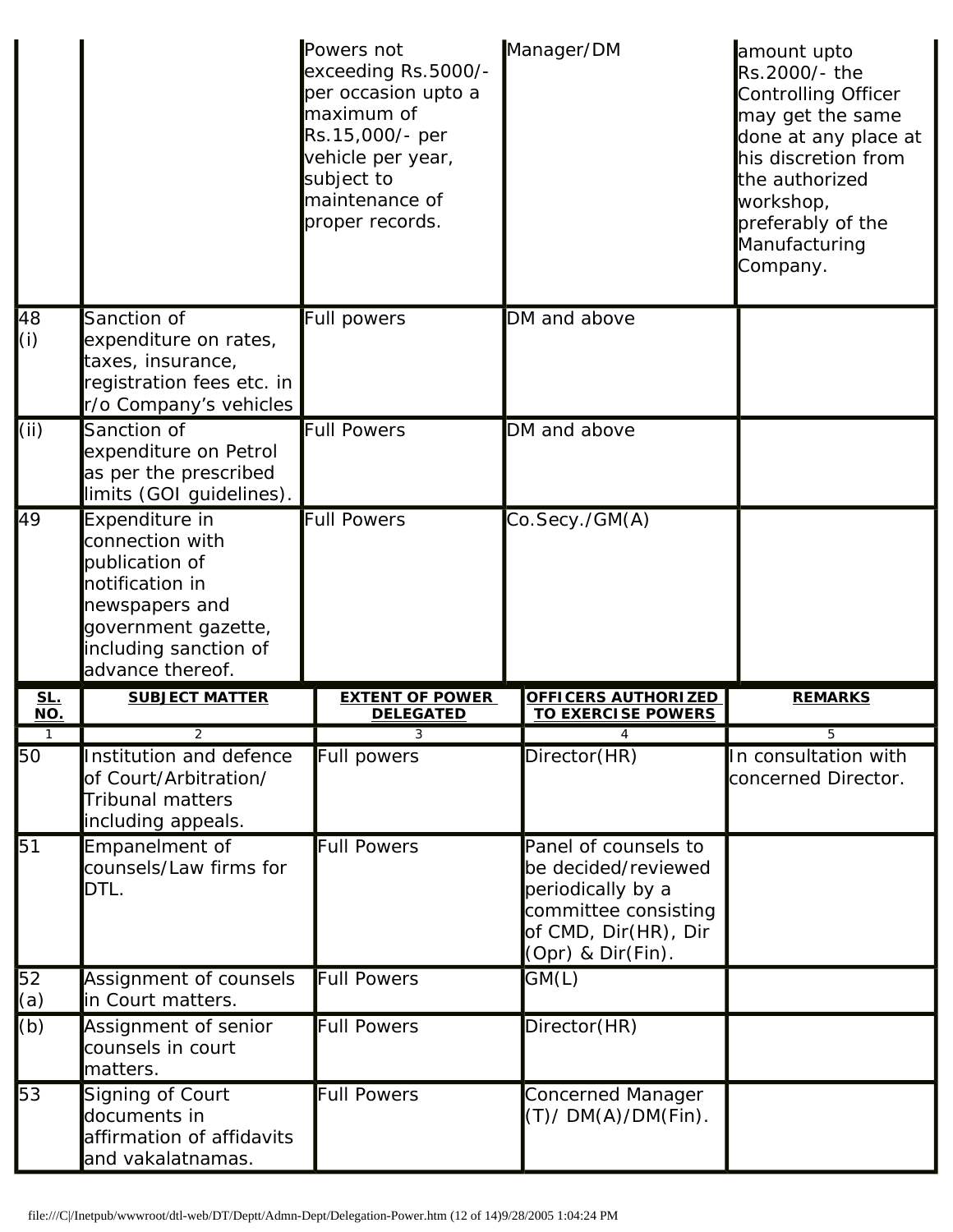| 54                | Litigation expenses e.g.<br>Stamp Paper, Court<br>expenses for copies and<br>such misc. issues<br>including execution of<br>decree. |                                                            | Full Powers<br>Upto Rs.5 lakhs   |            |  | <b>CMD</b>                                                        |                                                                                                                                                                                                                                                                                                                                                    |
|-------------------|-------------------------------------------------------------------------------------------------------------------------------------|------------------------------------------------------------|----------------------------------|------------|--|-------------------------------------------------------------------|----------------------------------------------------------------------------------------------------------------------------------------------------------------------------------------------------------------------------------------------------------------------------------------------------------------------------------------------------|
|                   |                                                                                                                                     |                                                            |                                  |            |  | Dir(HR)                                                           |                                                                                                                                                                                                                                                                                                                                                    |
|                   |                                                                                                                                     |                                                            | Upto Rs.1 lakh                   |            |  | GM(L)                                                             |                                                                                                                                                                                                                                                                                                                                                    |
| 55                | Payment of counsel fees                                                                                                             |                                                            | <b>Full Powers</b>               |            |  | <b>CMD</b>                                                        |                                                                                                                                                                                                                                                                                                                                                    |
|                   | for Court matters,<br>opinion and conferences.                                                                                      |                                                            | <b>Bills above</b>               |            |  | Director(HR)                                                      |                                                                                                                                                                                                                                                                                                                                                    |
|                   |                                                                                                                                     |                                                            | Rs.25,000/- and upto             |            |  |                                                                   |                                                                                                                                                                                                                                                                                                                                                    |
|                   |                                                                                                                                     |                                                            | Rs.2 lakhs.                      |            |  |                                                                   |                                                                                                                                                                                                                                                                                                                                                    |
|                   |                                                                                                                                     |                                                            | Bills upto Rs.25,000/-           |            |  | GML                                                               |                                                                                                                                                                                                                                                                                                                                                    |
| 56                | Books, Journals and<br>library expenses of                                                                                          |                                                            | Full Powers as per<br>Budget.    |            |  | GM(L)                                                             |                                                                                                                                                                                                                                                                                                                                                    |
|                   |                                                                                                                                     |                                                            |                                  |            |  |                                                                   |                                                                                                                                                                                                                                                                                                                                                    |
|                   | egal Deptt.                                                                                                                         |                                                            |                                  |            |  |                                                                   |                                                                                                                                                                                                                                                                                                                                                    |
| <u>SL.</u><br>NO. | <b>SUBJECT MATTER</b>                                                                                                               |                                                            | <b>EXTENT OF POWER DELEGATED</b> |            |  | <b>OFFICERS</b><br><b>AUTHORIZED TO</b><br><b>EXERCISE POWERS</b> | <b>REMARKS</b>                                                                                                                                                                                                                                                                                                                                     |
| $\mathbf{1}$      | 2                                                                                                                                   |                                                            | 3                                |            |  | 4                                                                 | 5                                                                                                                                                                                                                                                                                                                                                  |
| 57A.              | Contingent<br>expenditure and                                                                                                       |                                                            | <b>Annual Ceiling</b>            | At a time  |  |                                                                   |                                                                                                                                                                                                                                                                                                                                                    |
|                   | office equipment<br>other than stationary<br>and furniture.                                                                         | <b>Full Powers</b>                                         |                                  |            |  | (i) CMD/Directors                                                 |                                                                                                                                                                                                                                                                                                                                                    |
|                   |                                                                                                                                     | Rs.50,000/-                                                |                                  | Rs.5,000/- |  | (ii) GMs                                                          |                                                                                                                                                                                                                                                                                                                                                    |
|                   |                                                                                                                                     | Rs.25,000/-                                                |                                  | Rs.5,000/- |  | (iii) DGMs                                                        |                                                                                                                                                                                                                                                                                                                                                    |
|                   |                                                                                                                                     | Rs.15,000/-                                                |                                  | Rs.2,500/- |  | (iv) Manager/DM                                                   |                                                                                                                                                                                                                                                                                                                                                    |
|                   |                                                                                                                                     | Rs.5,000/-                                                 |                                  | Rs.500/-   |  | (v) Asstt.Manager &<br>equivalent                                 |                                                                                                                                                                                                                                                                                                                                                    |
| B.                | Stationery (subject                                                                                                                 | <b>Annual Ceiling</b>                                      |                                  | At a time  |  |                                                                   |                                                                                                                                                                                                                                                                                                                                                    |
|                   | to non-availability<br>certificate from                                                                                             | Rs.50,000/-                                                |                                  | Rs.5,000/- |  | (i) CMD/Directors                                                 |                                                                                                                                                                                                                                                                                                                                                    |
|                   | stores). In respect<br>of purchase from<br>Super Bazar &<br>Kendriya Bhandar no<br>NAC is required.                                 | Rs.25,000/-                                                |                                  | Rs.3,000/- |  | $(i)$ GMs                                                         |                                                                                                                                                                                                                                                                                                                                                    |
|                   |                                                                                                                                     | Rs.25,000/-                                                |                                  | Rs.3,000/- |  | (iii) DGMs                                                        |                                                                                                                                                                                                                                                                                                                                                    |
|                   |                                                                                                                                     | Rs.10,000/-                                                |                                  | Rs.1,500/- |  | Manager/DM<br>(iv)                                                |                                                                                                                                                                                                                                                                                                                                                    |
|                   |                                                                                                                                     | Rs.5,000/-                                                 |                                  | Rs.500/-   |  | (v) Asstt.Manager &<br>equivalent                                 |                                                                                                                                                                                                                                                                                                                                                    |
| E.<br>F.          | Re-caning of chairs at<br>the finalized rate<br>contract.<br>Maintenance of Office,                                                 | <b>Full Powers</b>                                         |                                  |            |  | <b>AM</b>                                                         | 1. Re-caning of same<br>chair is not permissible<br>more than twice in the<br>same year.<br>2. In case the rate<br>contract has not been<br>awarded or the same<br>cannot be operated upon<br>due to unavoidable<br>circumstances, re-caning/<br>repair of chair may be got<br>done locally by following<br>procedure of calling of<br>quotations. |
|                   | including sweeping and<br>cleaning.                                                                                                 | Full powers subject to annual ceiling<br>of Rs.3500/- p.m. |                                  |            |  | Manager & equivalent                                              |                                                                                                                                                                                                                                                                                                                                                    |